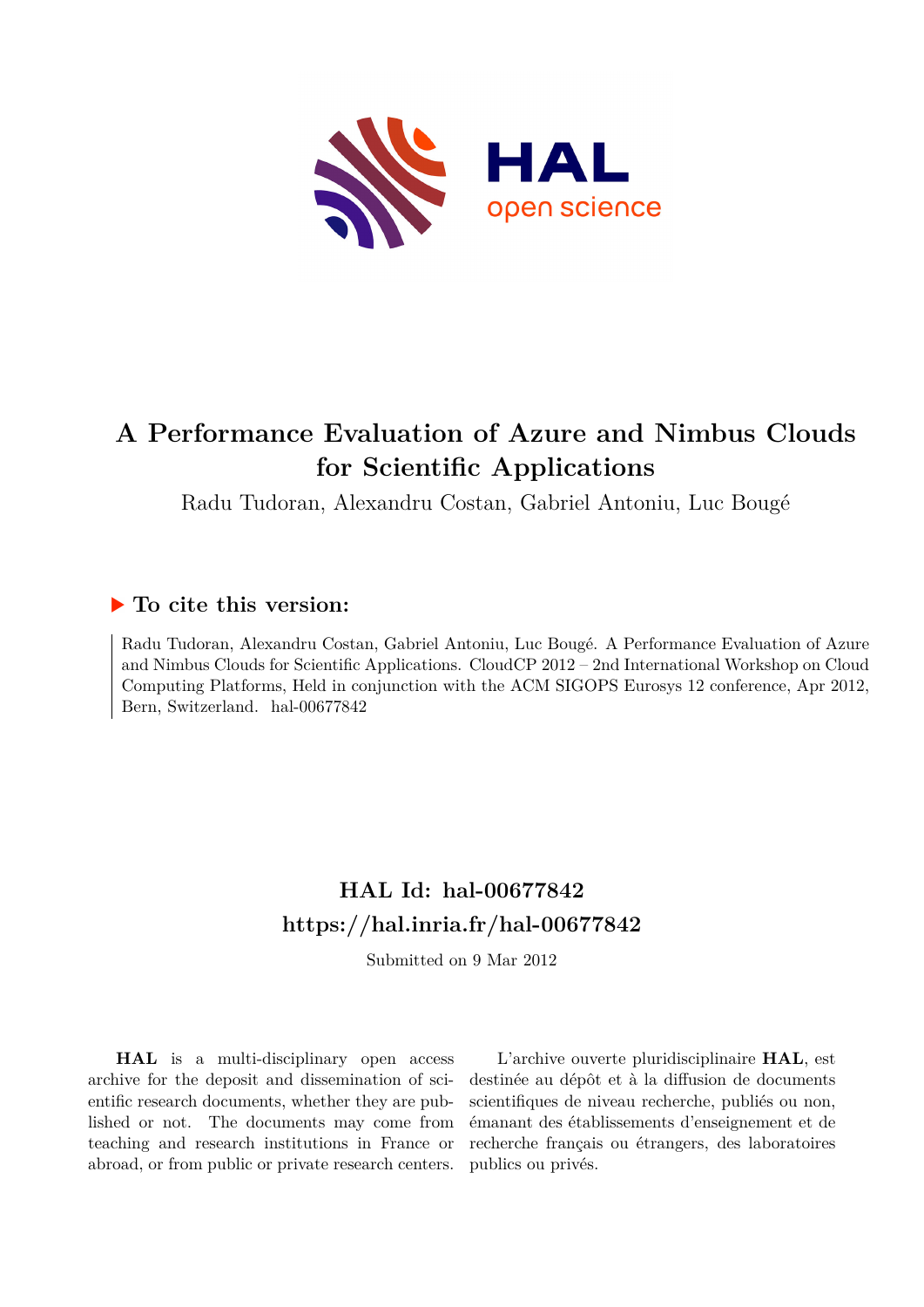# **A Performance Evaluation of Azure and Nimbus Clouds for Scientific Applications**

Radu Tudoran<sup>1</sup>, Alexandru Costan<sup>1</sup>, Gabriel Antoniu<sup>1</sup>, Luc Bougé<sup>2</sup> <sup>1</sup>INRIA Rennes - Bretagne Atlantique, <sup>2</sup>ENS Cachan - Antenne de Bretagne {radu.tudoran, alexandru.costan, gabriel.antoniu}@inria.fr, luc.bouge@irisa.fr

# ABSTRACT

The emergence of cloud computing brought the opportunity to use large-scale computational infrastructures for a broad spectrum of scientific applications. As more and more cloud providers and technologies appear, scientists are faced with an increasingly difficult problem of evaluating various offerings, like public and private clouds, and deciding which model to use for their applications' needs. In this paper, we make a performance evaluation of two public and private cloud platforms for scientific computing workloads. We compare the Azure and Nimbus clouds, considering all the primary needs of scientific applications (computation power, storage, data transfers and costs). The evaluation is done using both synthetic benchmarks and a real-life application. Our results show that Nimbus incurs less varaibility and has increased support for data intensive applications, while Azure deploys faster and has a lower cost.

# 1. INTRODUCTION

Cloud computing has recently emerged as a viable alternative to the acquisition and management of hardware or software: it allows resources to be dynamically provisioned on a fine-grained, elastic basis, in a scalable way. As this model relieves users from the resource management burden, more and more applications are being ported on clouds. With multiple cloud providers and technologies emerging, developers are faced with an increasing difficulty to evaluate and compare the various offerings and to decide which model or platform to use for their applications. Considering cloud service delivery, the options are threefold. Private clouds are built using in-house resources from a local cluster or data center: this option favors a high degree of control on resources, but requires a certain management overhead. In contrast, public clouds are not restricted within an organization: multiple users typically share resources and environments for application development and deployment. These services are proposed by commercial providers using a payper-use model. Hybrid clouds combine private and public

Copyright 2012 ACM 978-1-4503-1161-8 ...\$10.00.

cloud infrastructures, possibly from several providers.

In all their flavors, clouds prove to be a cheap and customizable alternative to supercomputers and, moreover, they have been proven much more reliable than grids. Because of these advantages, cloud computing is gaining increasing attention for scientific applications, which typically consist of a very large number of tasks that process massive datasets to extract meaningful information. However, most current commercial clouds have been built to support web and small database workloads, which are very different from typical scientific computing workloads. Moreover, the use of virtualization and resource time sharing may introduce substantial performance penalties for data-intensive or computationintensive scientific applications. Under these circumstances, an important step in the process of choosing a specific cloud model is to extensively characterize the performance of the provided services and resources.

In this paper, we evaluate the performance of public and private cloud platforms for scientific computing workloads. We assess the benefits and the drawbacks of the two models, the constraints they impose to the targeted applications and the costs they incur. Motivating this work is a typical researcher's dilemma when choosing the appropriate platform for large scale scientific experimentation. One option would be to deploy an open-source cloud on the local cluster in order to be able to fully customize the environment where the applications are running, since usually users don't have complete control on the physical nodes in the cluster. Faced with the burden of managing the open-source cloud, the alternative is represented by the public commercial clouds. Several previous studies have compared supercomputers and public clouds showing an increasing improvement in the scalability and performance of cloud-based HPC systems [5]. However, Linpack numbers do not always translate into application performance, which depends on the composition and pattern of computation, communication and I/O within each individual parallel application.

We make a subtler evaluation, by considering besides performance, other factors that impact scientific applications: ease of management, cost and performance stability. We evaluate whether the Azure commercial cloud is a feasible and cost effective alternative for offloading computation and storage resources from an in house maintained Nimbus cloud, for scientific applications. To this end, we characterize both platforms using several metrics: data access performance, computation speed, variability and cost models. We rely on synthetic benchmarks to assess the network efficiency when using several communication protocols and

Permission to make digital or hard copies of all or part of this work for personal or classroom use is granted without fee provided that copies are not made or distributed for profit or commercial advantage and that copies bear this notice and the full citation on the first page. To copy otherwise, to republish, to post on servers or to redistribute to lists, requires prior specific permission and/or a fee.

*CloudCP* 2012: 2nd International Workshop on Cloud Computing Platforms. Bern, Switzerland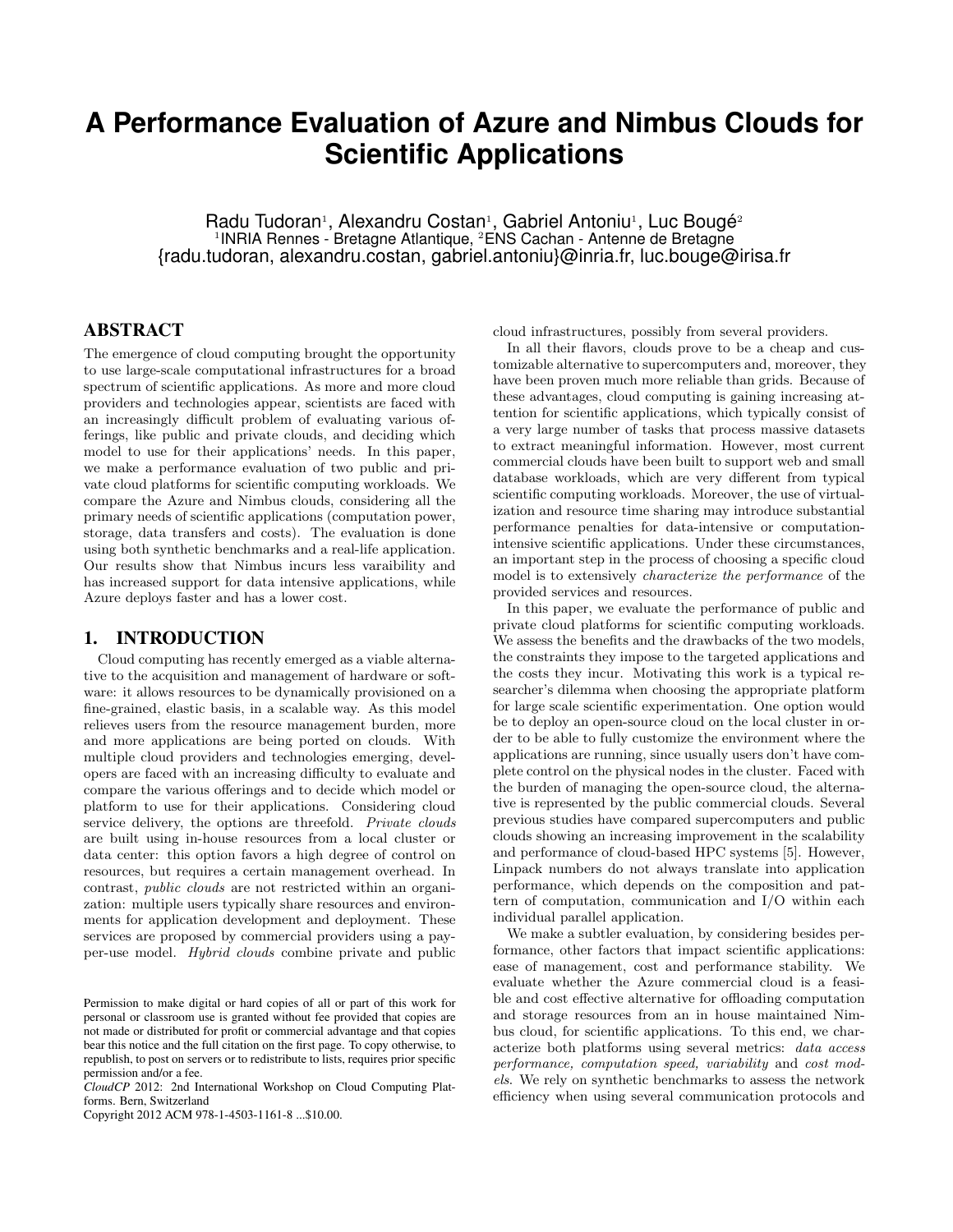models (e.g. TCP, RPC). For evaluating the computation power we use a real life genetic and neuro-imaging application. In addition, we make an evaluation of the transfer time of data from users' local storage to the cloud storage and from there to the computation instances, and vice versa, as this is an inherent step in any data-intensive application.

The contributions of this paper are:

- An overview of the issues related to running scientific applications on public and private clouds.
- A comparison between the performance of Azure, a public commercial cloud, and Nimbus, an open source cloud built on top of a private infrastructure. We make a broad-range performance analysis, that in contrast with the existing work, takes into considerations all primary needs of scientific applications (computation power, storage and data transfers). To our knowledge, no prior studies evaluated the moving of the initial and final data between the local hosts and the cloud compute and storage nodes. The evaluation is done using both synthetic benchmarks and a real-life application.
- An analysis of the cost of running applications on the Azure and Nimbus clouds.

The rest of the paper is structured as follows. Section 2 discusses the related research and the novelty of this contribution with respect to the existing work. Section 3 presents the public and private cloud models. In Section 4 we introduce the metrics used for the performance and cost evaluation presented in Section 5. Section 6 concludes this paper.

# 2. RELATED WORK

Much previous research has investigated the feasibility of using clouds for scientific applications. The great majority of these studies evaluated public clouds, focusing on tightly coupled, MPI-style applications. Our work differs from these in several ways. First, we consider both public and private clouds in order to assess the performance trade-offs, scalability issues and the main limiting factors for applications relying on these two solutions. Second, our study is not limited to tightly-coupled applications; the analysis we perform also considers the loosely-coupled parallel ones, with their specific requirements. Third, most previous efforts provided a limited set of performance metrics with no in-depth analysis of the detected behavior; they focused mainly on micro benchmarks such as NAS [3] or Linpack [12]. In comparison, our work makes a comprehensive examination of issues relevant to the scientific community, including performance, cost, scalability and cloud variability, illustrated by a realworld application.

There has been a recent spur of research activity in assessing the performance of virtualized resources, in public cloud computing environments (with a focus on Amazon EC2). In [8] the authors quantitatively examined the performance of a set of benchmarks designed to represent a typical HPC workload run on Amazon EC2. Results showed a strong correlation between the percentage of time an application spends communicating and its overall performance on EC2. However, no indication is given on the potential sources of the communication problems, although multi-tenancy and node heterogeneity could impact on them. A recent study [16] on the new EC2 Cluster Compute Instances confirms that even the use of the 10-Gigabit Ethernet interconnection, rather than the traditional Gigabit one, still dramatically

affects applications handling a lot of small messages. However, the authors notice that for many typical HPC workloads, the cloud performance relative to that using in-house InfiniBand-connected clusters justifies the option of going for clouds as cost-effective, unless the inhouse cluster achieves a rather high utilization level, which is often not the case. Also close to our work are the early observations on Windows Azure [6], which include a performance evaluation of its compute and storage resources. In contrast to this body of previous work, ours is broader in scope: besides the commercial public clouds, usually used as black boxes, we are interested in the performance of private clouds, deployed on owned and controllable infrastructures. We compare the performance of Windows Azure with a private, Nimbus-based, cloud by considering a broader set of metrics (e.g. cloud variability, cost analysis).

A few prior efforts have investigated data sharing and storage issues in cloud environments. Experiments with several storage and file systems deployed on the Amazon EC2 clouds are compared in [9] to assess their suitability for executing task workflows. As expected, the cost closely follows performance. Palankar et al. evaluate Amazon S3's ability to provide storage support to large-scale science projects from a cost, availability and performance perspective [13]. However, their experiments are limited to the performance of downloading data, which is only relevant for a subset of cloud applications. In [11], the authors use an open source IaaS cloud, Eucalyptus, running on private infrastructures to examine the performance of the Gfarm filesystem. Evaluations with micro benchmarks and with MapReduce applications showed scalable I/O performance when compared to other file systems. To our best knowledge, our work is the first to evaluate and compare the I/O performance of both public and private platforms; we complement the existing studies focused mainly on throughput evaluation with considerations on staging in and out the data.

# 3. CLOUD DEPLOYMENT MODELS

Scientists adopt different deployment models based on their particular requirements. This casts the differences between private and public clouds into a clear perspective. The adopted model can be sometimes more complex, as a user owning a private cloud can acquire public cloud resources to form a hybrid cloud; two or more private clouds could also interact for common goals and thereby form a federated cloud. In this section we give a brief overview of public and private clouds and their impact on scientific applications.

#### 3.1 Public clouds

The public clouds provide compute and storage resources on demand, using a pay-as-you-go model. They offer wide availability and economies of scale that only very large data center operators can achieve. Several commercial offerings exist from providers like Microsoft, Amazon or Google. Building on their elasticity, scientists have started to migrate applications in the public clouds. These allow users to customize the environment and replicate experiments through the use of VM images, while proving an efficient collaboration tool that enables the global sharing of information.

The compute and storage nodes are usually distinct, as the cloud storage is a stand-alone system providing persistency to applications. The storage is accessed using HTTP based protocols and consists of binary large objects with sizes in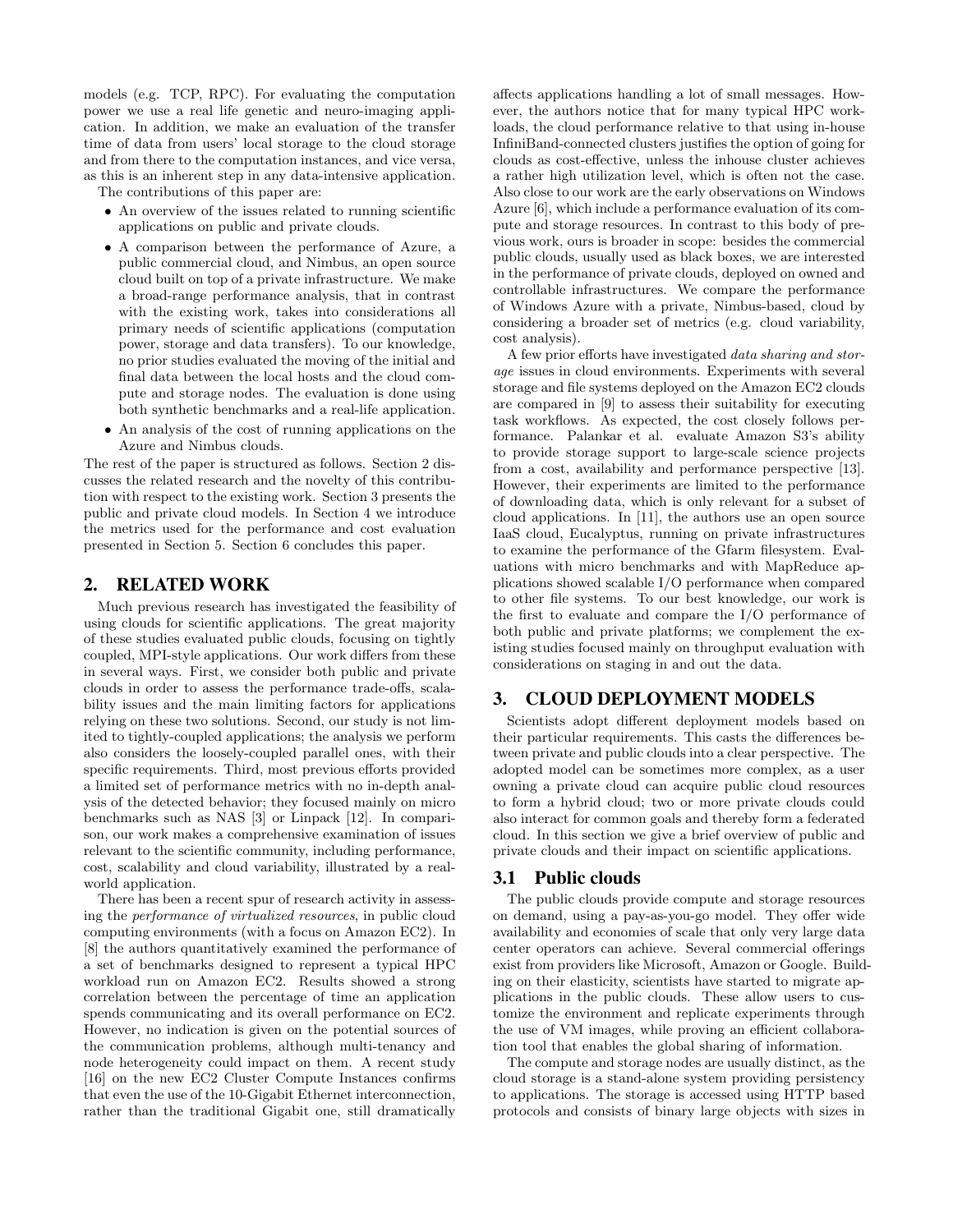the orders of GBs, that are usually structured in a higher level namespace (buckets, containers). The main issues for the scientific applications arise from the impact of the data transfer protocols on the throughput, size limitations on the data objects, the coarse-grain access and the little support for heavy concurrency (e.g. no or little versioning support).

While commercially available public clouds could be used for scientific computing, they were not designed with such applications in mind. Several studies presented in the previous section showed that many public cloud platforms have slow network connections between the VMs, which often becomes a bottleneck for running some scientific applications. Also, the multitenancy model of the cloud implies that applications from different users can share the same physical machine and the network infrastructure, leading to performance variability.

Table 1: Azure virtual machines (VM) specifications

| VM Size    | <b>CPU</b> Cores | Memory          | Disk            |
|------------|------------------|-----------------|-----------------|
| ExtraSmall | shared           | 768 MB          | $20 \text{ GB}$ |
| Small      |                  | $1.75$ GB       | 225 GB          |
| Medium     | $\overline{2}$   | $3.5$ GB        | 490 GB          |
| Large      |                  | 7 <sub>GB</sub> | $1000$ GB       |
| ExtraLarge | 8                | 14 GB           | 2040 GB         |

In this paper, we choose a Platform-as-a-Service public cloud, Microsoft's Azure. It allows scientists to install applications, customize the computing environment and it provides a comprehensive API for building applications: role based workers, message queues, tables, blobs etc. The computing service of Azure is composed of two types of nodes: web and worker roles, typically used by scientific applications as a master-slave / replicated workers model. The provided resources are described in Table 1: there is a one to one relationship between the virtual cores and the physical cores and an Extra Large VM acquires the whole physical machine. The storage service of Azure is composed of 3 systems: BLOBs, Tables and Queues. This work will concentrate on evaluating the Azure BLOBs as this is the default mechanism to store large sets of scientific data.

### 3.2 Private clouds

Open-source cloud frameworks such as Eucalyptus, Open-Nebula and Nimbus [10] are designed to allow an organization to set up a private group of machines as their own cloud. Private clouds are typically deployed behind a firewall where access is controlled and the target users are known. Hence, the primary distinction between private and public clouds may be more of a relative distinction concerning the ownership of resources and the ability to enforce security policies, etc., versus delegating those responsibilities to a second party. For scientific applications, users can create arbitrary size clusters of cloud servers. Private clouds provide an integrated set of tools that deliver the power and versatility of infrastructure clouds to scientists. Their implementation specifically targets features of interest to the scientific community such as batch schedulers, best-effort allocations, increased security through credentials, etc.

We chose Nimbus as a representative private cloud since it was designed to address the needs of the scientific community in multiple contexts, ranging from high-energy physics to bioinformatics. Nimbus is an open-source Infrastructureas-a-Service cloud platform, which enables clients to lease a set of virtualized computational resources and to configure customized environments. The architecture of a Nimbus cloud is based on several modular components, on top of which new modules are added to enable easy cluster configuration, interfaces to other IaaS Clouds or building PaaS clouds. The Workspace Service provides an implementation of a compute cloud allowing users to lease computational resources by deploying VMs. A complementary tool, Cumulus, provides an implementation of a quota-based storage cloud, allowing multiples implementations and playing the role of the front end to the Nimbus storage repository for VM images. Nimbus is an interesting option for scientists since it provides functionality well beyond homemade scripts: it offers a structure and APIs for launching, configuring, and monitoring applications.

# 4. PERFORMANCE METRICS

We have selected several metrics, structured according to the execution phases of scientific applications. A first step consists of deploying the customized environment and fetching the initial data. In a second phase, the application is executed, so we are interested in the computation performance and the efficiency of the network transfers. We then give some considerations about the estimated costs.

#### 4.1 Staging data

Before actually executing an application in a cloud, one has to acquire the nodes, set the environment and prepare the data to be fed into the application. One time consuming step consists of copying the data from the local storage (exterior to the cloud) to the cloud storage and from there to the computation nodes (and vice-versa for the final results). Our first metric measures these times to move data to and from the cloud. Such a metric is relevant for data intensive applications like the ones that have to index huge collections of documents or process massive data sets.

# 4.2 Tracing applications' performance

This can be done by investigating two main components. On one hand, the computation power is influenced by the CPU and memory usage. On the other hand, the data transfers between the VM nodes are affected by the underlying network and the existing traffic.

Computation speed. To assess the performance differences between Azure and Nimbus, we used A-Brain, a reference real-life application, that joins neuro-imaging and genetic analysis [14]. The application compares brain regions of MRI images with genes for finding significant links between the two. This application is representative for a large class of scientific workloads that split an initial large domain into subdomains, perform the computation (e.g., matrix operations) and combine the final results (e.g., image processing, weather simulations, etc). A-Brain reads data from the local storage into memory, stressing the caching mechanisms of the machine, performs floating point operations on large matrixes and then writes the results back to the local storage. We track readings from the CPU, memory usage and virtual disk I/O to have a clear picture on how the application performs on Azure and Nimbus. We further take into account how the multitenancy model influences the computations and investigate if there is a way around it.

Data transfers. It is interesting to observe the impact of the network performance, considering that in private settings user applications typically run in isolation, while on public clouds they share the network infrastructure. We use a synthetic benchmark in which we transfer large sets of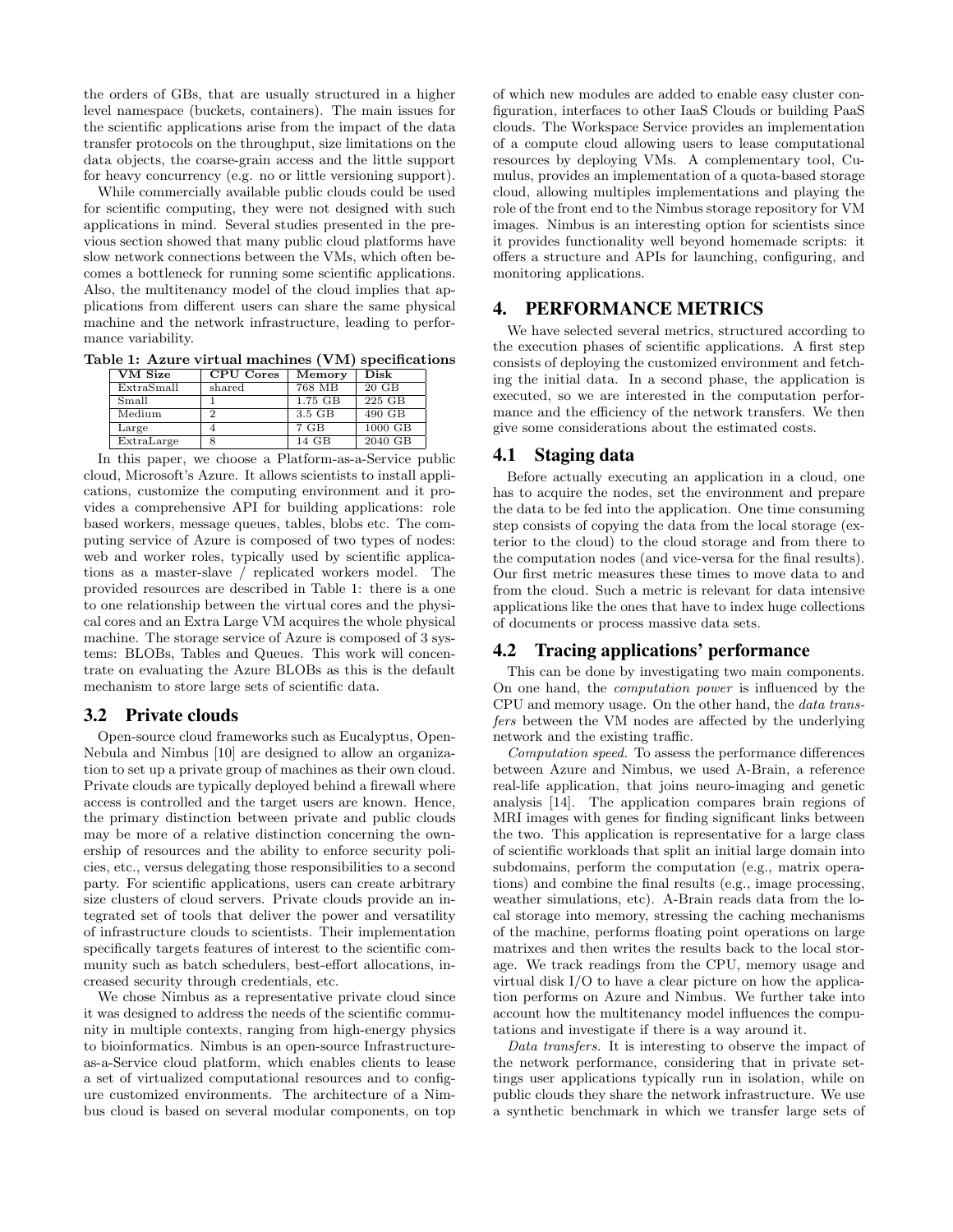random data between the cloud computing instances. Since TCP is the default underlying protocol for data transfers we examine its performance in both settings. We also noticed that many scientific applications rely on RPC to implement their functionalities, and therefore evaluated the overhead introduced by this communication paradigm in clouds. Again, we take into account the sustained network performance during long time intervals, since variability can impact the overall performance of applications [16].

### 4.3 Cost

Computing the costs of resources in public clouds is straightforward using the lists of pricing for the charged services (hours of computation, storage capacity in time, transfer of data etc.). However, when it comes to computing the costs in private clouds things are more complex. From the scientist's perspective, the cost is zero, as he usually has free access to the local cluster. To make a fair comparison with the public clouds, in this paper we consider the infrastructure owner's perspective. The cost of the hardware (servers, racks, network switches etc.), the energy cost (consumed power and cooling) and the human costs for the management make up a total cost from which one can derive a "virtual" price per hour, taking into account some reference period and the utilization level of the platform.

#### 5. EVALUATION AND RESULTS

In this section we evaluate the Azure and Nimbus clouds with respect to the previous metrics. We then provide a cost-estimation of running scientific applications in a private cloud and compare it with the costs of commercial clouds.

#### 5.1 Experimental setup

For our evaluation we used 40 nodes in the Azure cloud, half of them with Small instances and the others with ExtraLarge instances (occupying the entire physical machine). We chose these two types of instances in order to better understand the multitenancy model of Azure. The interconnection network between the machines is Gigabit Ethernet. We also created a Nimbus cloud on top of the Grid5000 infrastructure and executed the synthetic benchmarks and the ABrain application inside the VMs deployed in the cloud. We used 40 nodes belonging to the *griffon* cluster, as it is equipped with a large amount of memory and has 8 cores per node (similar to the ExtraLarge machines used in Azure). These nodes provide an efficient support for virtualization and each of them can host several VMs while being used as Workspace control agents. To install and deploy Nimbus, we used a set of Ruby scripts that take advantage of the Grid5000 API to deploy one's own customized operating system image. Intracluster communication is done through a Gigabit Ethernet network as well.

#### 5.2 Cloud deployment and data fetching

A first step for running applications in the clouds consists of setting the environment. For public clouds this means that a certain number of resources are leased and the targeted application is deployed on them. In Azure, we observed 10-20 minutes startup times, which is consistent with the observations of [6]. For private clouds, two steps are required. First, the cloud environment is deployed on the local infrastructure; the observed time for this operation with Nimbus on Grid5000 is about 15 minutes. Next, the VM

Table 2: Upload/Download time (seconds) from local to cloud storage (L-Local, AB- AzureBlobs, C - Cumulus)

| Size            |                    |       | Azure              |       | Nimbus                   |        |                  |          |  |  |
|-----------------|--------------------|-------|--------------------|-------|--------------------------|--------|------------------|----------|--|--|
| <b>GB</b>       | $L{\rightarrow}AB$ |       | $AB \rightarrow L$ |       | $_{\rm L \rightarrow C}$ |        | $C\rightarrow L$ |          |  |  |
|                 | μ                  |       | $\mu$              |       | $\mu$                    |        | μ                | $\sigma$ |  |  |
|                 | 0.12516.41         | 0.378 | 12.43              | 0,456 | 12.06                    | 0.094  | 12,93            | 0.340    |  |  |
| 0.25            | 31.57              | 0.167 | 31.57              | 0.139 | 24.32                    | 0.154  | 25,41            | 0.445    |  |  |
| $ 0.5\rangle$   | 63,84              | 0.358 | 82.52              | 2,963 | 48.31                    | 0.623  | 51,86            | 0.654    |  |  |
|                 | 129.90             | 1.788 | 90.00              | 5.137 | 92.30                    | 0,309  | 107.44           | 0.454    |  |  |
| $\overline{10}$ | 1288.1             | 2.237 | 1176.5             | 5,318 | 769.59                   | 2,121  | 854.25           | 3.245    |  |  |
| 25              | 3281.7             | 44.48 | 3284.7             | 5.734 | 2043.43                  | 11.232 | 2247.32          | 14.211   |  |  |
| 100             | 13207              | 336,4 | 10409              | 13.26 | 8152.43                  | 102.12 | 8798.12          | 95,214   |  |  |

images containing the targeted environment are uploaded to the Cumulus repository. Finally, the VMs are provisioned within the cloud; this takes several minutes (e.g., 10 minutes for a small cluster with 10 machines and a 2GB VM image).

The second step consists of moving the data to be processed from the users' local storage into the cloud. To do this, data is first transfered to some cloud accessible storage (e.g., the cloud storage service if available), which is a one time operation. Then, for each run of the application, data is transfered from this storage to the computing nodes. Once the processing is finished, the data follows the reverse path. The cloud storage services were the AzureBLOBs in Azure and the Cumulus repository in Nimbus.

In a first series of experiments we transferred data sets of increasing sizes between the local storage and the cloud storage. We repeated each experiment 20 times and computed the mean  $(\mu)$  and the standard deviation  $(\sigma)$  for the transfer times in Table 2. In the case of Nimbus this time is the sum of two components: transferring data to the grid frontend and from there to Cumulus, since Grid5000 nodes are not directly accessible from the exterior. We noticed slightly smaller times for the private cloud, which is expected due to proximity. The standard deviation also shows an increased upload stability of the private infrastructure, normal because of the isolation. The transfer times are in the same order of magnitude for both platforms, which is due to several limiting factors. For both, the read/write rate of the disks on the local machine represents a bound for the transfer rates. For AzureBLOBs, the rate to download the data is higher than the rate for uploading, as opposed to the private infrastructure. AzureBLOBs use strong consistency [4], so the write operation completes only after all replicas (3) are written. Cumulus is not using implicit replication, so it finishes the write operation faster.

Next, we measured the times to transfer data between the cloud storage and the computing nodes (Table 3). We noticed that uploading data to the compute machines is faster on the private infrastructure, due to the higher, unshared bandwidth available. Regarding the two types of VMs tested in Azure we see a gain in performance and stability for ExtraLarge VMs for downloads only. We argue that this is due to the exclusive access to the network interface and the additional memory available that allows larger network buffers to manage incoming data and.

# 5.3 Computing performance

In Figure 1 we show the evolution of the running times for the neuro-imaging application over several time intervals, during different hours and days within a week. For each time interval we tracked several thousands samples, one minute apart, by running the application on a fixed dataset stored locally. As it can be seen, the nodes from Nimbus deliver the best performance. This is due to the fact that public clouds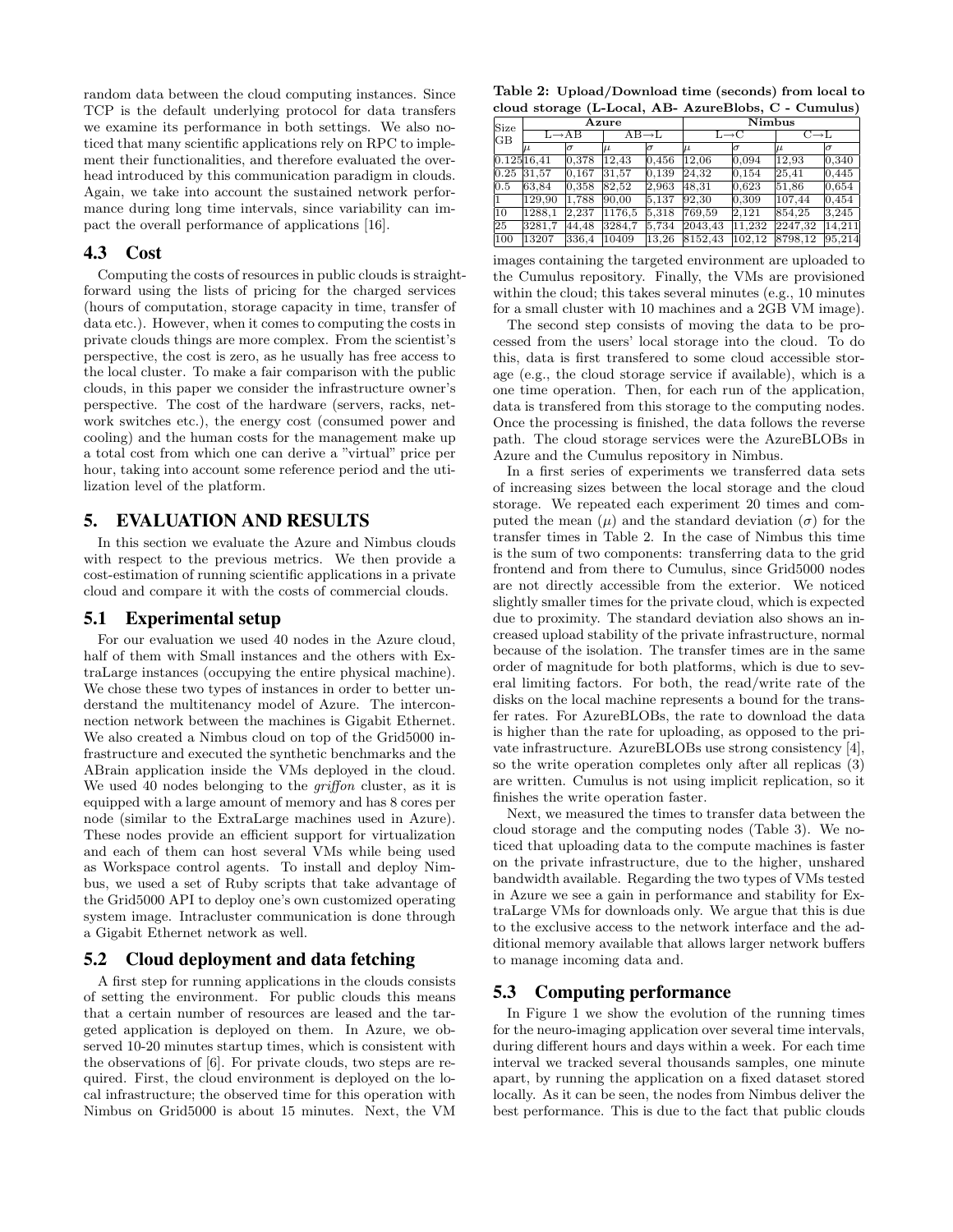|         | Azure                      |          |                            |          |                             |          |                            |          | <b>Nimbus</b>            |          |                          |          |
|---------|----------------------------|----------|----------------------------|----------|-----------------------------|----------|----------------------------|----------|--------------------------|----------|--------------------------|----------|
| Size MB | $S \rightarrow AzureBlobs$ |          | $AzureBlobs \rightarrow S$ |          | $EL \rightarrow AzureBlobs$ |          | $AzureBlobs\rightarrow EL$ |          | $VM \rightarrow$ Cumulus |          | $Cumulus \rightarrow VM$ |          |
|         |                            | $\sigma$ |                            | $\sigma$ | $\mu$                       | $\sigma$ |                            | $\sigma$ |                          | $\sigma$ |                          | $\sigma$ |
| 128     | 17.20                      | 0.099    | 13,18                      | 0,056    | 17.04                       | 0.656    | 12,91                      | 0.656    | 12.62                    | 0.318    | 14.13                    | 0.198    |
| 256     | 34.87                      | 0.587    | 26,92                      | 0.532    | 33.65                       | 0,273    | 25.54                      | 0.132    | 29.29                    | 0.502    | 29.17                    | 0.152    |
| 512     | 71.47                      | 3.210    | 63.68                      | 3.872    | 68.10                       | 0.631    | 66.32                      | 3.774    | 62.17                    | .490     | 64.08                    | 0.225    |
| 1024    | 147.34                     | .305     | 121.79                     | 3.685    | 135.79                      | 0.837    | 114.93                     | 1,547    | 131.75                   | 0.856    | 133.94                   | 0.954    |
| 10240   | 1439.01                    | 0.584    | 1224.84                    | 10.95    | 1395.81                     | 17,59    | 1036.21                    | .426     | 1222.32                  | 6.325    | 1322.54                  | 4.365    |
| 25600   | 3585.12                    | 51.64    | 3085.75                    | 8.655    | 3505.59                     | 55.33    | 2563.18                    | 5.243    | 3010.32                  | 11.32    | 3102.32                  | 8.547    |
| 102400  | 14087.1                    | 200.3    | 12715.5                    | 23.02    | 14161.8                     | 48.54    | 10233.7                    | 16.17    | 12023.32                 | 24.21    | 12435.21                 | 23.21    |

Table 3: Upload/Download times (seconds) from cloud storage to the computing nodes (S - Small, EL - ExtraLarge)



Figure 1: Evolution of the application execution in time



Figure 2: Evolution of the standard deviation of the Small instances with respect to the ExtraLarge ones

typically rely on commodity hardware, which is less efficient for scientific computation than the high end hardware used in private infrastructures like Grid5000. The standard deviation of all samples is 0,242 for Nimbus, 0,523 for ExtraLarge and 1,207 for Small, confirming the stability of Nimbus.

For better understanding the variability due to multitenancy in Azure we propose the analysis in Figure 2. We assume that there exists a "default" variability that is due to the OS and to the virtualization mechanisms. Since the ExtraLarge VM occupies the entire physical machine and all computations are done locally, we consider that the standard deviation measured for the ExtraLarge VMs approximates this default variability. Hence, in Figure 2 we represent the ration between the standard deviation measured on the Small instances with respect to the reference one. The goal of this analysis is to see the fairness of sharing the physical nodes among VMs belonging to different users. A value of the ratio close to 1 (in red) would mean that either the neighboring applications do not affect our performances, or that there are no neighboring applications, as we can see for the  $16^{th}$  time interval. A high value for the ratio would indicate that the performance of the instance is affected by external factors, as is the case for the  $5<sup>th</sup>$  and  $21<sup>th</sup>$  interval. The reason for observing both small and big values is that the samples (2880) were done in a time span of approximately 1 week, one minute apart, a time span that proved sufficiently large to capture various situations. The interferences that affect the instances are caused by the local disk I/O or by memory accesses (we don't include the CPU since there is a 1 to 1 relation between virtual CPUs and physical cores). Such an analysis could be used as a hint for sched-



Figure 3: Evolution of the TCP throughput in time for transferring 512MB



Figure 4: Coefficient of variation for RPC(HTTP)

ulers when distributing the workload among the instances.

### 5.4 Intra-cloud network

Our next experiments examine the TCP throughput as a measure of path capacity because TCP is the dominant traffic type of cloud applications. Path capacity impacts data transfer throughput and congestion events can lead to errors or delayed responses. We have done several thousands transfers of 512MB of data, with one minute delay between them, within a period of a week and we grouped them into 24 time intervals. In Figure 3 we present the throughput of the TCP communication and its variation in time. The public cloud delivers an almost double performance although with a higher variability. Nimbus is penalized by the network virtualization approach implemented for deploying cloud clusters. However, it should be taken into account that when it comes to private infrastructures, users might have the option of choosing a better interconnectivity (10 Gigabit Ethernet, InfiniBand), which is not available in public clouds like Azure. Naturally, not sharing the network card significantly increases the throughput of the ExtraLarge instances.

The next series of experiments evaluate the overhead introduced by RPC with HTTP as the underlying protocol; this communication paradigm is used by a large class of scientific applications. We transferred repeatedly (1440 times) 128MB of data between several nodes, with a 1 minute pause between successive transfers. In order to assess the incurred variability we compute the coefficient of variation  $cv = \frac{std}{mean} * 100$ , depicted in Figure 4. Not surprisingly, Nimbus proved to be very stable for such transfers. On the other hand, due to the limitations imposed by Microsoft